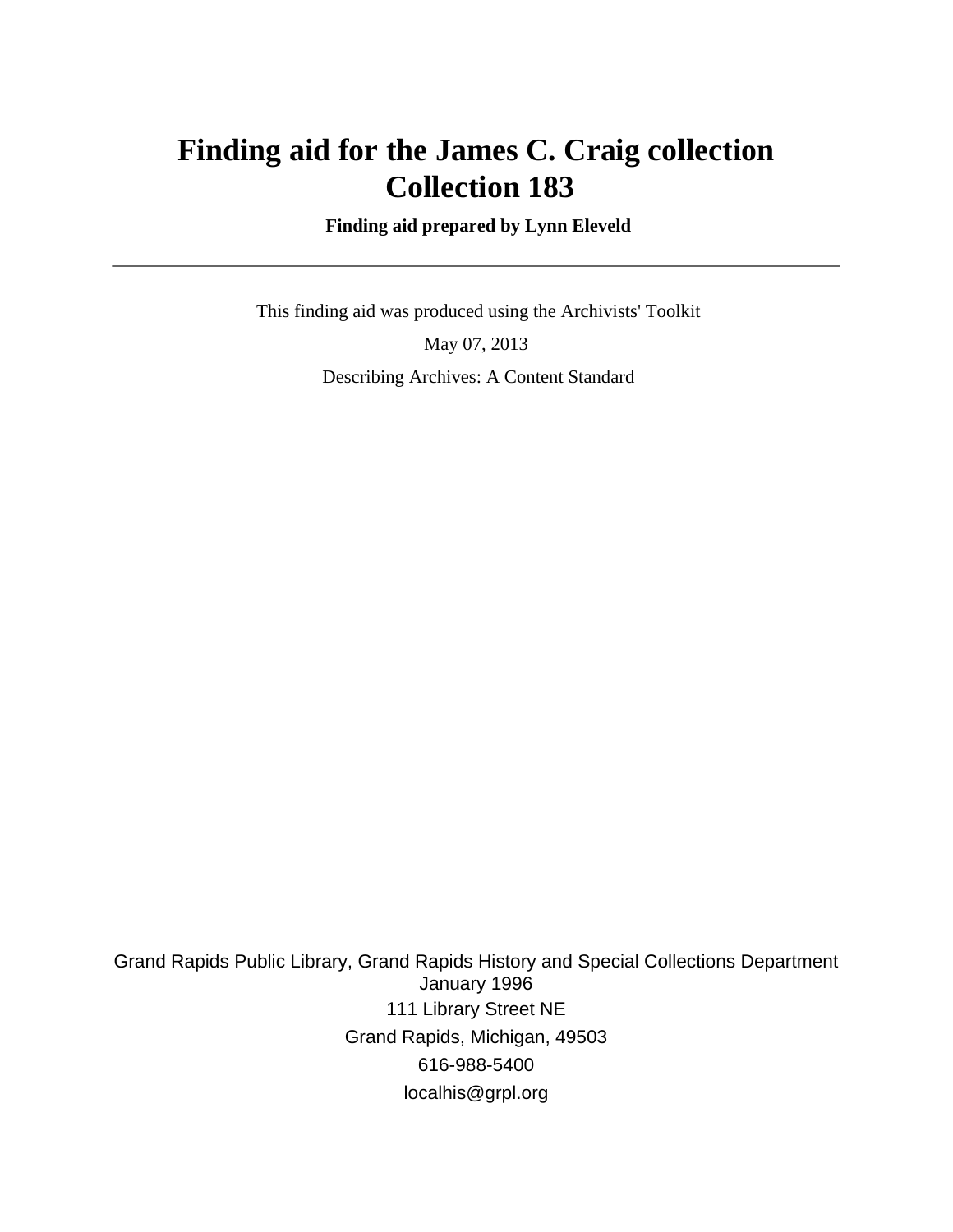# **Table of Contents**

 $\overline{\phantom{a}}$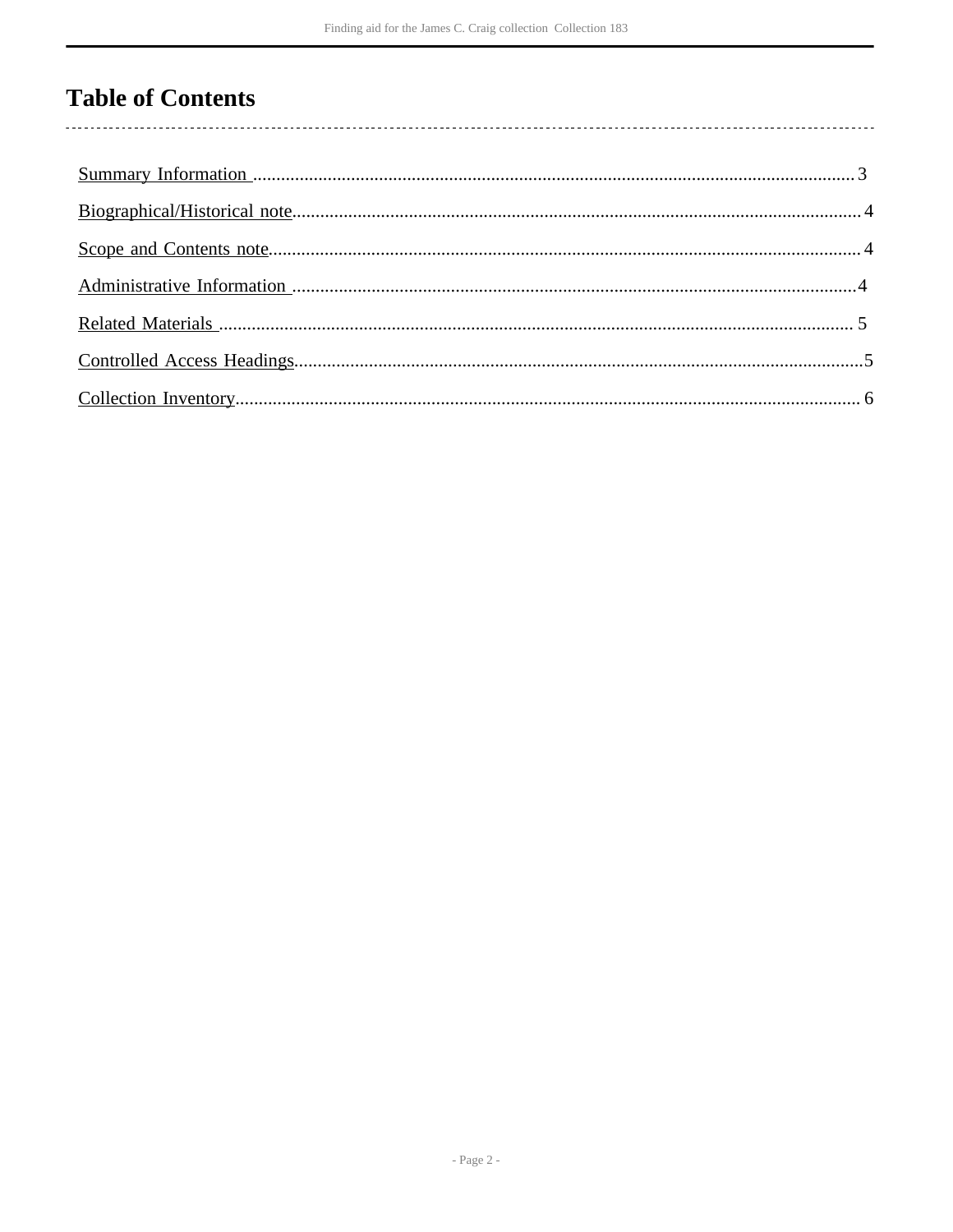# <span id="page-2-0"></span>**Summary Information**

| <b>Repository</b>          | Grand Rapids Public Library, Grand Rapids History and Special<br><b>Collections Department</b>                                                                                                                                                                                                                                                                                                                                                                                                                                                                                |
|----------------------------|-------------------------------------------------------------------------------------------------------------------------------------------------------------------------------------------------------------------------------------------------------------------------------------------------------------------------------------------------------------------------------------------------------------------------------------------------------------------------------------------------------------------------------------------------------------------------------|
| <b>Creator - Collector</b> | Craig, James C, 1849-1902                                                                                                                                                                                                                                                                                                                                                                                                                                                                                                                                                     |
| <b>Title</b>               | James C. Craig collection                                                                                                                                                                                                                                                                                                                                                                                                                                                                                                                                                     |
| Date [inclusive]           | 1880-1892, n.d.                                                                                                                                                                                                                                                                                                                                                                                                                                                                                                                                                               |
| <b>Extent</b>              | 0.21 Linear feet One box                                                                                                                                                                                                                                                                                                                                                                                                                                                                                                                                                      |
| Language                   | English                                                                                                                                                                                                                                                                                                                                                                                                                                                                                                                                                                       |
| <b>Abstract</b>            | James C. Craig (1849-1902) was an African American barber and mason.<br>The collection contains newspaper clippings from Grand Rapids and other<br>newspapers apparently collected by Craig during the time he lived in<br>Grand Rapids, 1871-1902. The clippings detail his active involvement and<br>interest in African-American men's organizations, with most of the stories<br>pertaining to conventions, meetings and events of those organizations.<br>There are also articles about community events and politics, plus feature<br>artices, mostly on racial topics. |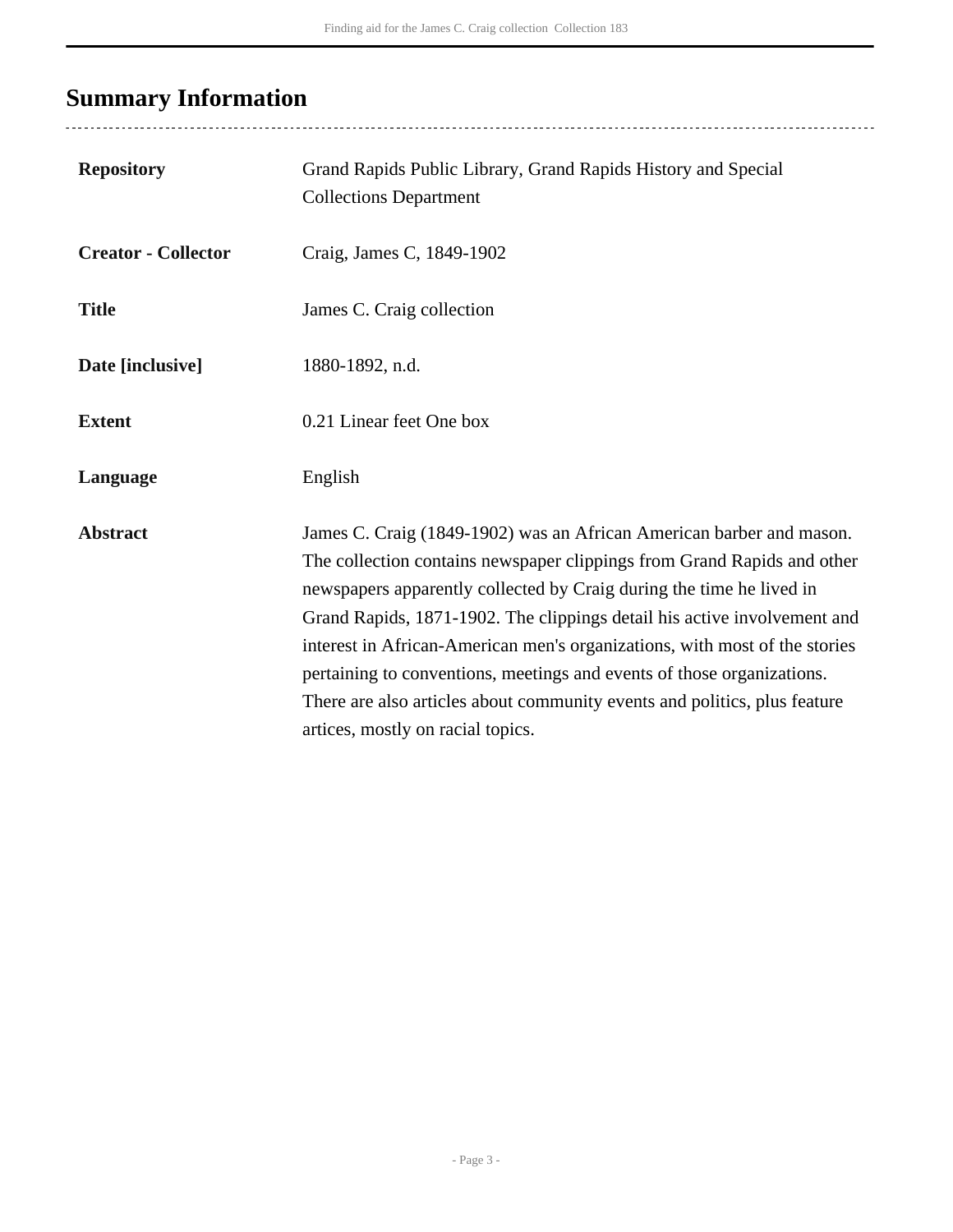## <span id="page-3-0"></span>**Biographical/Historical note**

James C. Craig was born April 2, 1849 in Louisville, Kentucky. He was a slave until 1862, at which time he followed the 23rd Michigan Regiment through the southern states, coming to Flint, Michigan in 1864. He went to Battle Creek, Michigan in 1868; Quincy, Michigan in 1870 and Grand Rapids, Michigan in 1871, where he went into the barbering business with Daniel Scott. Later he opened a successful shop of his own at the southwest corner of Canal (now Monroe) and Crescent.

Craig was well known in Colored Masonry. He was one of the founders of North Star Lodge, De Mar chapter and Golden Rule commandry; and he held many offices in these organizations, serving as the first eminent commander of Golden Rule. He was also Vice-President at the Colored Citizens State Convention.

In 1874 Craig married Mary E. Buckner (the daughter of Eliza and John Buckner) of Battle Creek, They had three daughters, Lena Crispus, Grace Craig Sims, and Myrtle Craig. Mary Craig died in 1897. Craig died in Flint on December 3, 1902.

### <span id="page-3-1"></span>**Scope and Contents note**

Contains a letter written by Craig to the Detroit Times, in response to a request for brief biographical information. The collection contains newspaper articles glued into a day book. These clipping describe conventions, meetings, and events of the following African-American men's organizations: Colored Mason of the State of Michigan; Colored Knights; Guard Lodge of Colored Masons Templar; Davis Lodge of Free and Accepted Masons; and the Colored Republican Club. There are also articles about state and local politics, community social events and announcements, racial issues and celebrations, and the weather. There are also wedding and obituary notices.

The collection contains a few articles about Craig's barber shop and the Buckner family. The back pages of the book contain addresses and some financial data by Craig.

## <span id="page-3-2"></span>**Administrative Information**

### **Publication Information**

Grand Rapids Public Library, Grand Rapids History and Special Collections Department January 1996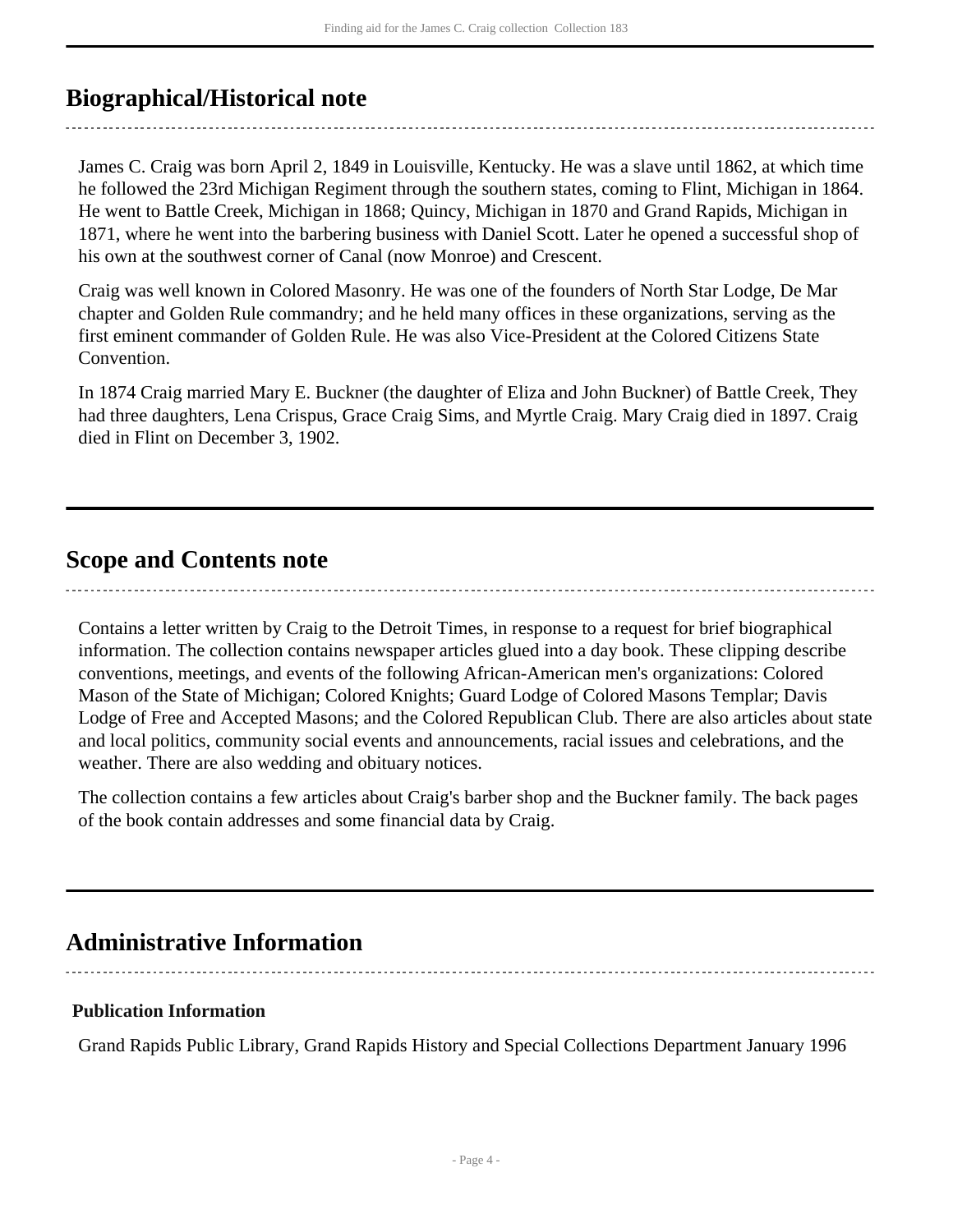#### **Immediate Source of Acquisition note**

Cornelia Phillips, accession number 00.000

### <span id="page-4-0"></span>**Related Materials**

#### **Related Archival Materials note**

See also the Bajema African American Clipping Files.

Collection 249 contains a photograph of Craig.

## <span id="page-4-1"></span>**Controlled Access Headings**

**Genre(s)**

• personal papers

#### **Geographic Name(s)**

• Grand Rapids (Mich.) -- History

#### **Personal Name(s)**

• Craig, James C, 1849-1902

### **Subject(s)**

- African American freemasonry -- Michigan
- African Americans -- Michigan -- Grand Rapids